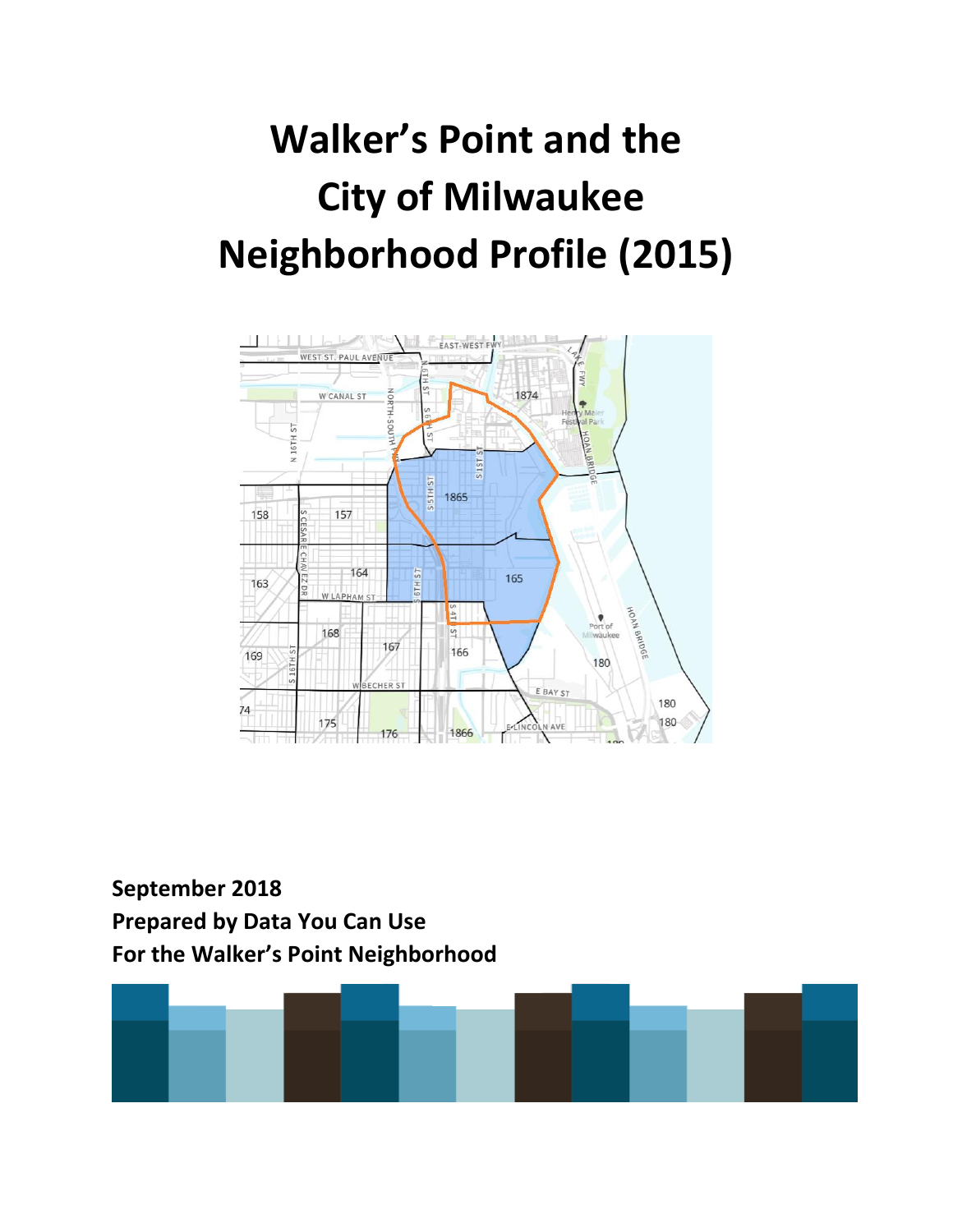**Carrie Koss Vallejo, and Kathleen Pritchard contributed to this report. Please direct questions or comments about this report to:**

> **Carrie Koss Vallejo** Carrie@datayoucanuse.org **(414) 301-1733**

#### **Data source used in this analysis:**

American Community Survey 5 year estimates for 2015 were used in this report. Note that data are based on *estimates* from the American Fact Finder survey. Margins of error are not readily available but can be calculated as needed for this custom geography.

American Fact Finder tables referenced in this report include: B01001, B03002, B08201, B11001, B15001, B17001, B25041, B25063, S2301, S2401 S2501, S2504, S2506. [www.Factfinder.census.gov](http://www.factfinder.census.gov/)  Where there is insufficient data it is reported as NA.

#### **Geography used in this analysis:**

Census tracts: 165 and 1865 were used to define the geographic area for the Walker's Point Neighborhood.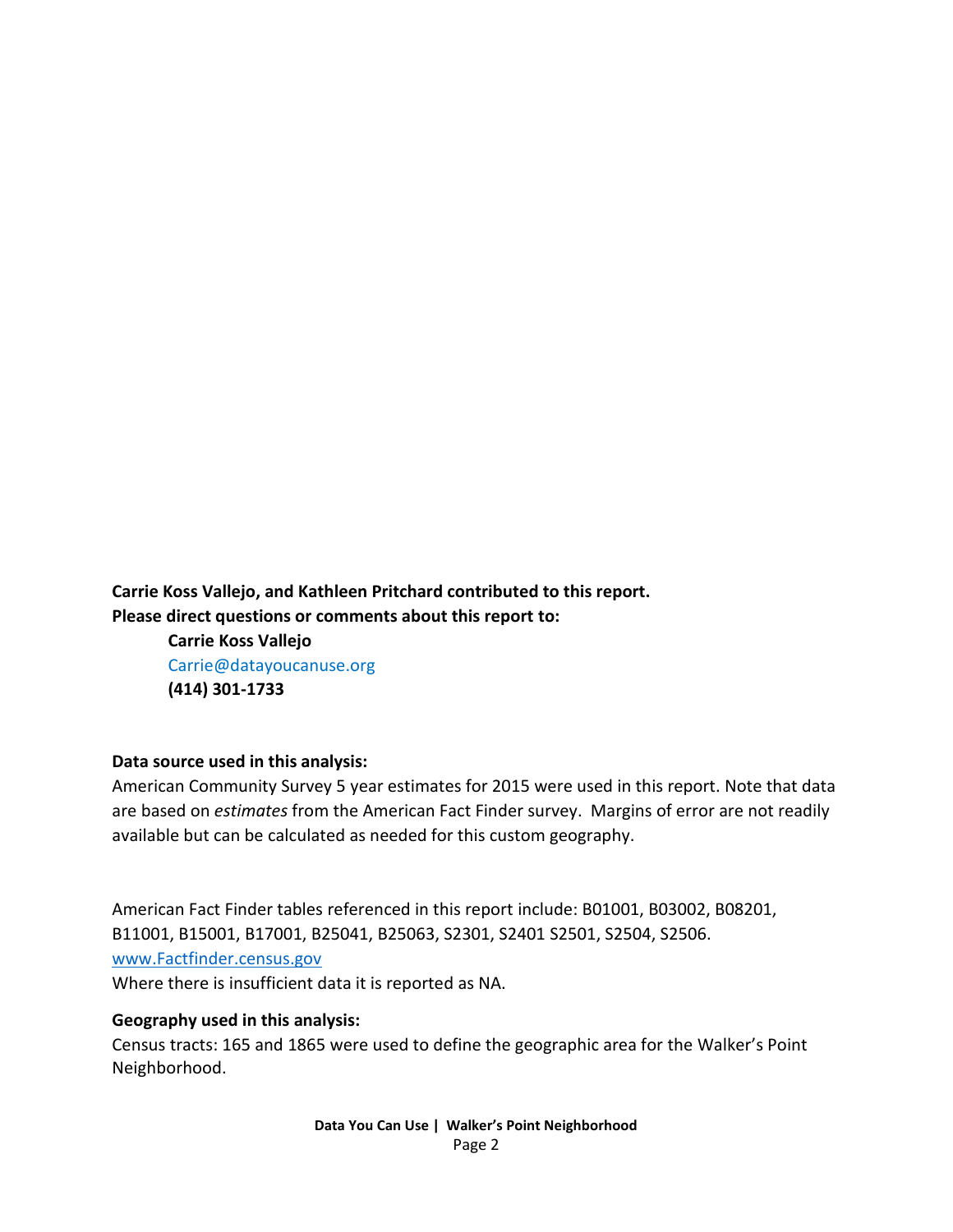## Table of Contents

## Selected characteristics for

## Walker's Point and the City of Milwaukee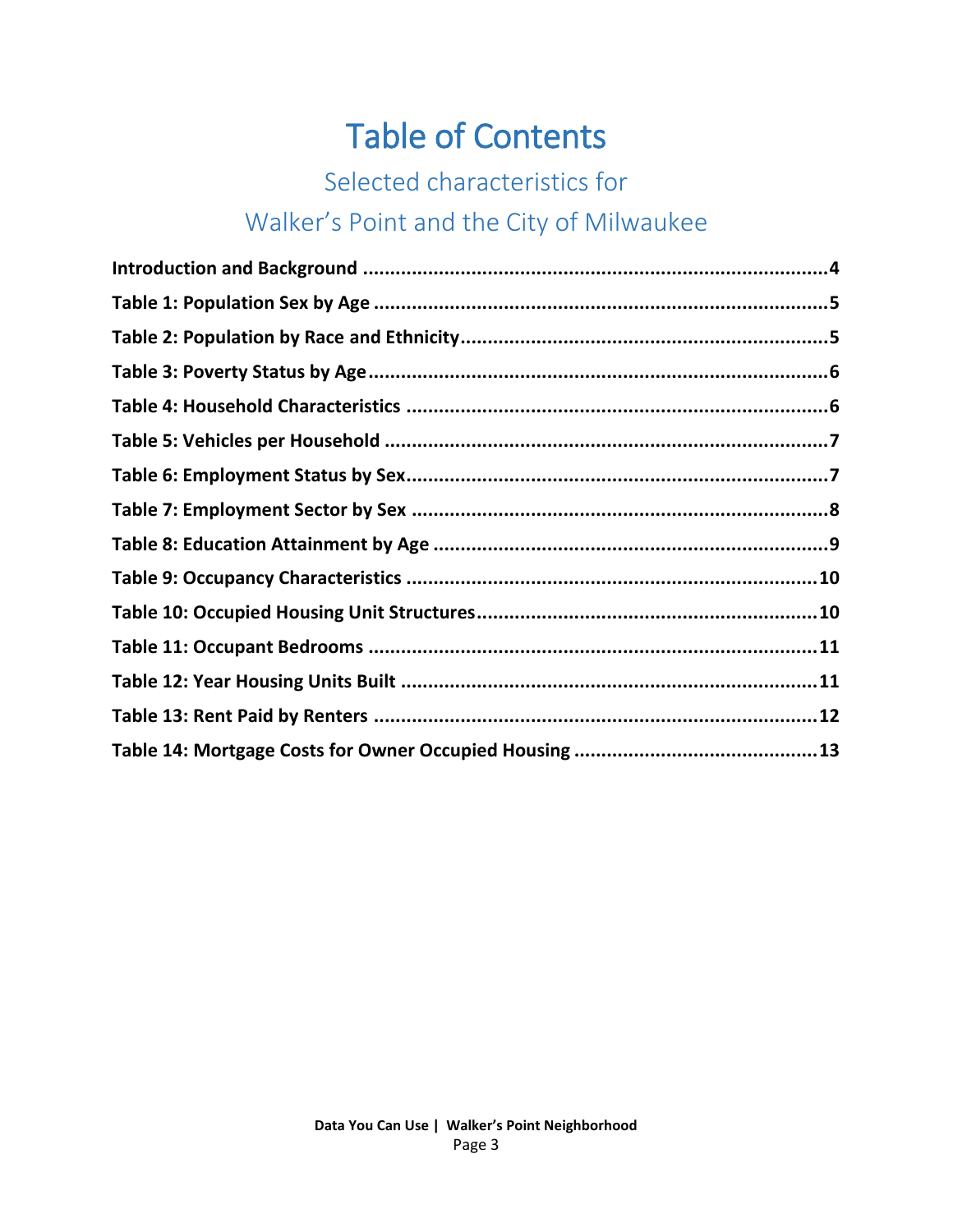## Introduction and Background

This report was prepared by DATA YOU CAN USE, INC, with the support of the Community Development Alliance in conjunction with the Turning the Corner cross-site study.

The framework is based on input and advice from community organizers working in the neighborhoods supported by Milwaukee's Community Development Block Grant (CDBG) program. In partnership with the Nonprofit Center of Milwaukee, nine Neighborhood Strategic Planning (NSP) areas participated in the design and development of this template. Partners met to describe the data they wanted – data that would be useful to them in their planning, organizing, and fund development work. They also helped guide the format.

This *is* "data you can use" they concluded. It can be used with their staff, their partners, their funders, their elected officials and the residents of their neighborhoods. It can be used to supplement and support the stories and anecdotes of residents, to build a case for needed resources, and to identify more questions.

The process was replicated and refined for three neighborhoods participating in the Building Neighborhood Capacity Program (BNCP) and additional specialized data requests were added. In February of 2017, organizations representing the Zilber Neighborhood Initiative reviewed the templates, refined their geographic boundaries and requested additional specialized data. This report is a product of that process and after review by the neighborhood organization it will be posted on our website, [DataYouCanUse.org.](file:///C:/Users/carri/Desktop/Projects%20and%20Old%20Laptop%20files/Zilber%20Neighborhood%20Profiles/Zilber%20Neighborhood%20profiles/DataYouCanUse.org)

Plans are underway to expand this effort to additional neighborhoods and to explore how the data can be made interactive. There is also an identified "wish list" for additional data that would help organizers and residents plan their strategies and tell their story. The content and format are better because of the input of the neighborhood organizers and residents who contributed. We welcome your feedback.

Thank you.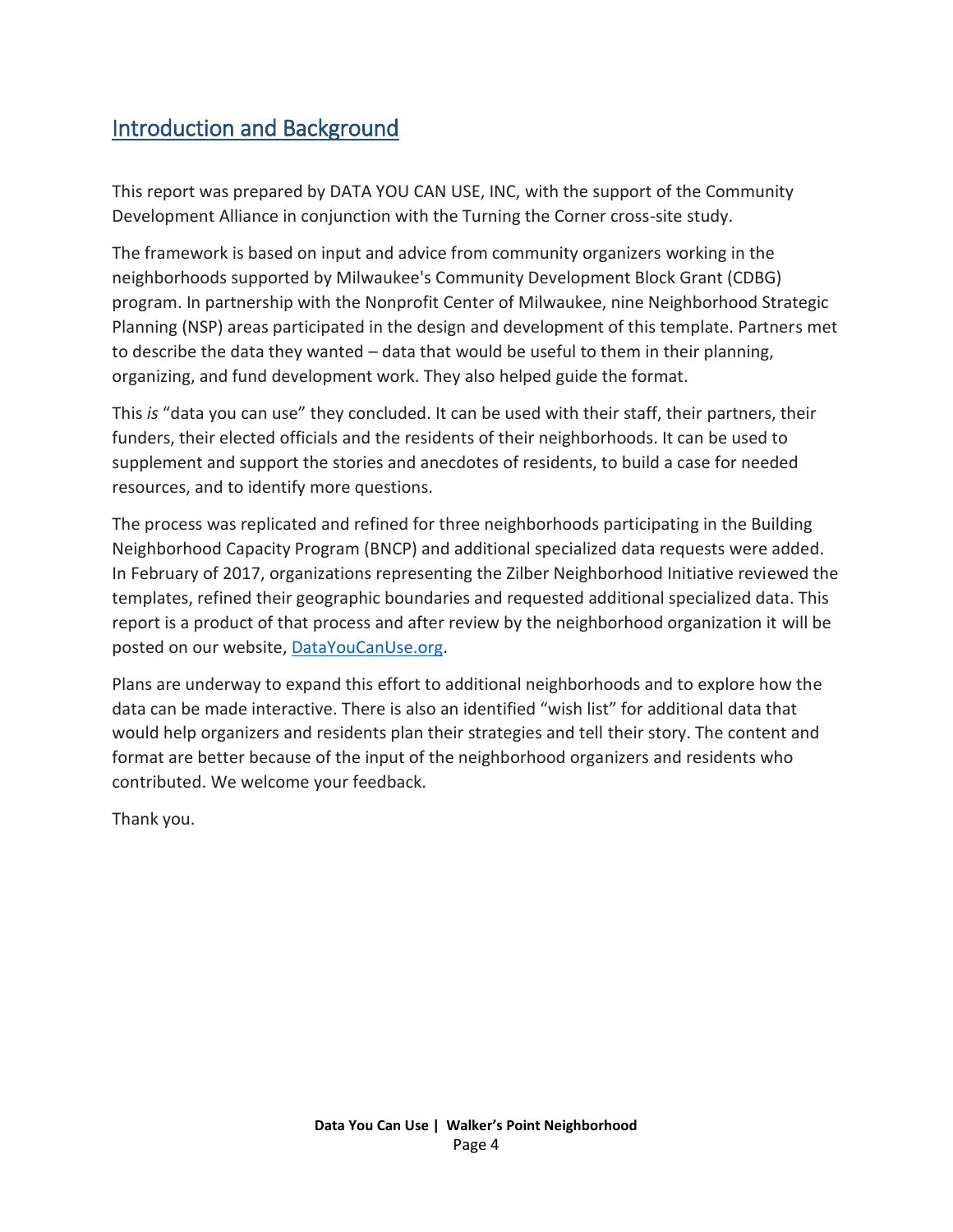## Table 1: Population by Race and Ethnicity

The percentage of Walker's Point residents who identify as "some other race" is 43%; much higher than the City's percentage of 6%. Most of these people identify with Latino Ethnicity.

|                                     | <b>Walker's Point</b> |              | <b>City of Milwaukee</b> |              |
|-------------------------------------|-----------------------|--------------|--------------------------|--------------|
|                                     | Count                 | <b>Share</b> | Count                    | <b>Share</b> |
| Race                                | 3,957                 |              | 599,498                  |              |
| American Indian and Alaska Native   | 62                    | 1.6%         | 3,496                    | 0.6%         |
| Asian                               | 81                    | 2.0%         | 21,589                   | 3.6%         |
| <b>Black or African American</b>    | 308                   | 7.8%         | 235,434                  | 39.3%        |
| White                               | 1682                  | 42.5%        | 280,922                  | 46.9%        |
| Some other race                     | 1688                  | 42.7%        | 36,341                   | 6.1%         |
| Two or more races                   | 136                   | 3.4%         | 21,716                   | 3.6%         |
|                                     |                       |              |                          |              |
| <b>Hispanic or Latino Ethnicity</b> | 2,678                 | 64.1%        | 107,787                  | 18.0%        |

*Data Source: 2015 American Community Survey Estimates, US Census Bureau*

## <span id="page-4-0"></span>Table 2: Population Sex by Age

In Walker's Point, the percentage of 35-54 year old males (33%) is higher than the city overall(24%).

|                              | <b>Walker's Point</b> |              | <b>City of Milwaukee</b> |              |  |
|------------------------------|-----------------------|--------------|--------------------------|--------------|--|
| <b>Population Sex by Age</b> | Count                 | <b>Share</b> | Count                    | <b>Share</b> |  |
| Total:                       | 3,957                 |              | 599,498                  |              |  |
| Male:                        | 1,983                 | 50.1%        | 288,242                  | 48.1%        |  |
| Under 5 years                | 183                   | 9.2%         | 23,773                   | 8.2%         |  |
| 5 to 9 years                 | 150                   | 7.6%         | 22,980                   | 8.0%         |  |
| 10 to 14 years               | 145                   | 7.3%         | 21,361                   | 7.4%         |  |
| 15 to 17 years               | 100                   | 5.0%         | 12,597                   | 4.4%         |  |
| 18 to 20 years               | 29                    | 1.5%         | 16,425                   | 5.7%         |  |
| 21 to 24 years               | 100                   | 5.0%         | 20,716                   | 7.2%         |  |
| 25 to 34 years               | 309                   | 15.6%        | 47,612                   | 16.5%        |  |
| 35 to 54 years               | 655                   | 33.0%        | 70,296                   | 24.4%        |  |
| 55 to 66 years               | 169                   | 8.5%         | 33,582                   | 11.7%        |  |
| 67 years and older           | 143                   | 7.2%         | 18,900                   | 6.6%         |  |
|                              |                       |              |                          |              |  |
| Female:                      | 1,974                 | 49.9%        | 311,256                  | 51.9%        |  |
| Under 5 years                | 155                   | 7.9%         | 23,070                   | 7.4%         |  |
| 5 to 9 years                 | 153                   | 7.8%         | 21,557                   | 6.9%         |  |
| 10 to 14 years               | 171                   | 8.7%         | 20,981                   | 6.7%         |  |
| 15 to 17 years               | 75                    | 3.8%         | 12,658                   | 4.1%         |  |
| 18 to 20 years               | 113                   | 5.7%         | 16,662                   | 5.4%         |  |
| 21 to 24 years               | 119                   | 6.0%         | 22,379                   | 7.2%         |  |
| 25 to 34 years               | 437                   | 22.1%        | 52,585                   | 16.9%        |  |
| 35 to 54 years               | 488                   | 24.7%        | 75,913                   | 24.4%        |  |
| 55 to 66 years               | 92                    | 4.7%         | 36,320                   | 11.7%        |  |
| 67 years and older           | 171                   | 8.7%         | 29,131                   | 9.4%         |  |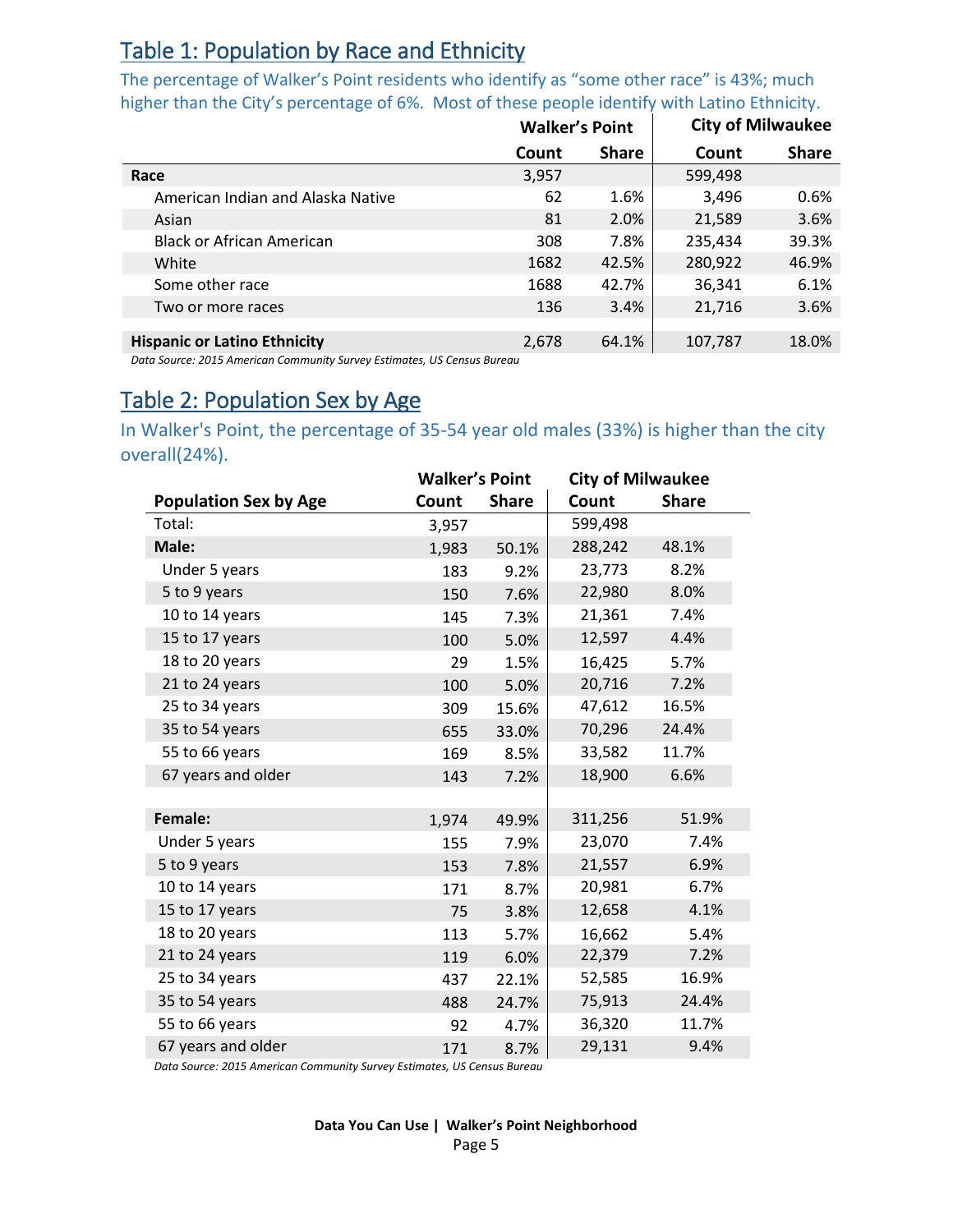## Table 3: Poverty Status by Age

37% of Walker's Point residents live below the poverty level compared to 29% citywide.

|                                       |       | Walker's<br>Point | <b>City of Milwaukee</b> |                |
|---------------------------------------|-------|-------------------|--------------------------|----------------|
| <b>Residents Living Below Poverty</b> | Count | Percent           | Count                    | <b>Percent</b> |
| Total residents:                      | 3,947 |                   | 583,396                  |                |
| Residents with income in the past     |       |                   |                          |                |
| 12 months below poverty level:        | 1,471 | 37.3%             | 167,669                  | 28.7%          |
| Under 5 years                         | 230   | 15.6%             | 20,782                   | 12.4%          |
| 5 to 11 years                         | 208   | 14.1%             | 25,844                   | 15.4%          |
| 12 to 14 years                        | 56    | 3.8%              | 9,983                    | 6.0%           |
| 15 to 17 years                        | 51    | 3.5%              | 8,767                    | 5.3%           |
| 18 to 24 years                        | 149   | 10.1%             | 27,227                   | 16.2%          |
| 25 to 34 years                        | 236   | 16.0%             | 23,628                   | 14.1%          |
| 35 to 44 years                        | 245   | 16.7%             | 16,858                   | 10.1%          |
| 45 to 54 years                        | 155   | 10.5%             | 15,069                   | 9.0%           |
| 55 to 64 years                        | 86    | 5.8%              | 11,999                   | 7.2%           |
| 65 to 74 years                        | 28    | 1.9%              | 3,891                    | 2.3%           |
| 75 years and over                     | 27    | 1.8%              | 3,621                    | 2.2%           |

*Data Source: 2015 American Community Survey Estimates, US Census Bureau*

## Table 4: Household Characteristics

Households headed by females make up 19% of Walker's Point households, slightly lower than the City rate (22%).

|                              | <b>Walker's Point</b> |         |              | <b>City of Milwaukee</b> |  |
|------------------------------|-----------------------|---------|--------------|--------------------------|--|
| <b>Population Households</b> |                       | Units   |              | <b>Units</b>             |  |
| Total:                       |                       | 1,571   |              | 230,807                  |  |
| Family households:           |                       | 776     |              | 128,717                  |  |
| Married-couple family        |                       | 391     |              | 63,998                   |  |
| Other family:                |                       | 385     |              | 64,719                   |  |
| Male householder, no wife    |                       |         |              |                          |  |
| present                      |                       | 93      | 14,152       |                          |  |
| Female householder, no       |                       |         |              |                          |  |
| husband present              |                       | 292     | 50,567       |                          |  |
| Nonfamily households:        |                       | 795     | 102,090      |                          |  |
| Householder living alone     |                       | 649     | 81,507       |                          |  |
| Householder not living alone |                       | 146     |              | 20,583                   |  |
|                              |                       |         |              |                          |  |
| <b>Households by Sex</b>     | <b>Units</b>          | Percent | <b>Units</b> | <b>Percent</b>           |  |
| Male householder             | 93                    | 5.9%    | 14,152       | 6.1%                     |  |
| Female householder           | 292                   | 18.6%   | 50,567       | 21.9%                    |  |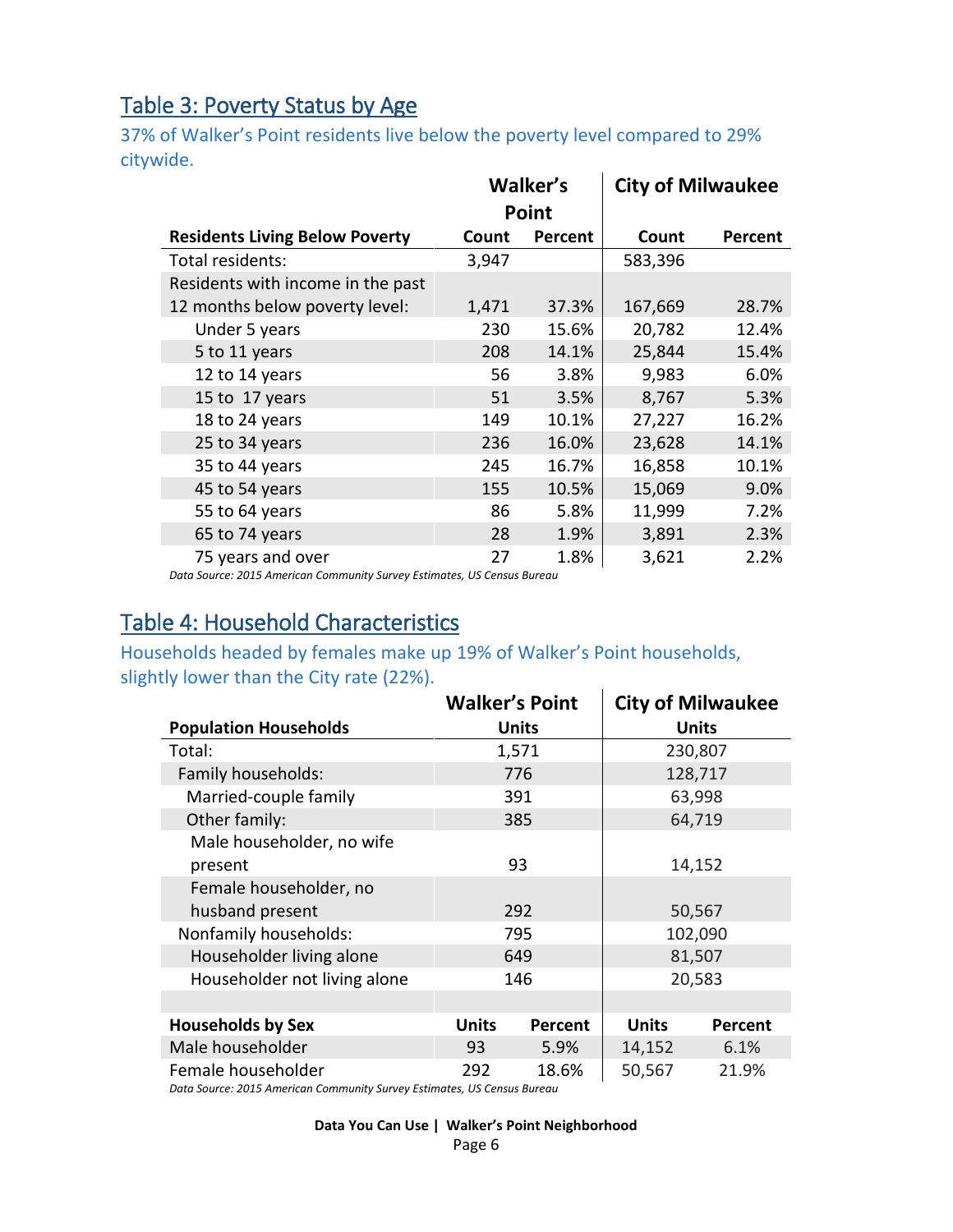### Table 5: Vehicles per Household

Household access to vehicles is similar between Walker's Point and the City of Milwaukee. Nearly half of households in each area; 48% in Walker's Point and 45% citywide have one vehicle available.

|                              |              | <b>Walker's Point</b> | <b>City of Milwaukee</b> |         |
|------------------------------|--------------|-----------------------|--------------------------|---------|
|                              | <b>Units</b> | Percent               | <b>Units</b>             | Percent |
| Total:                       | 1,571        |                       | 230,807                  | 100.0%  |
| No vehicle available         | 305          | 19.4%                 | 42,786                   | 18.5%   |
| 1 vehicle available          | 754          | 48.0%                 | 103,319                  | 44.8%   |
| 2 vehicles available         | 366          | 23.3%                 | 65,208                   | 28.3%   |
| 3 vehicles available         | 121          | 7.7%                  | 15,016                   | 6.5%    |
| 4 or more vehicles available | 25           | 1.6%                  | 4,478                    | 1.9%    |

*Data Source: 2015 American Community Survey Estimates, US Census Bureau*

## Table 6: Employment Status by Sex

The percentage of people in the labor force in Walker's Point (77%) is slightly higher than in the City (76%).

|                                                                          | <b>Walker's Point</b> |           |        |        |            | <b>City of Milwaukee</b> |       |        |        |         |
|--------------------------------------------------------------------------|-----------------------|-----------|--------|--------|------------|--------------------------|-------|--------|--------|---------|
|                                                                          |                       | <b>In</b> | Not in |        |            |                          | In    | Not in |        |         |
|                                                                          |                       | labor     | labor  |        | <b>Not</b> |                          | labor | labor  |        | Not     |
|                                                                          | <b>Total</b>          | force     | force  | $UnR*$ | working    | <b>Total</b>             | force | force  | $UnR*$ | working |
| Age 20 to                                                                |                       |           |        |        |            |                          |       |        |        |         |
| 64 years                                                                 | 2.378                 | 77.2%     | 22.8%  | 12.4%  | 35.2%      | 362,575                  | 75.9% | 24.1%  | 11.1%  | 35.2%   |
| <b>SEX</b>                                                               |                       |           |        |        |            |                          |       |        |        |         |
| Male                                                                     | 1,222                 | 78.2%     | 21.8%  | 10.9%  | 32.8%      | 174,018                  | 77.7% | 22.3%  | 12.0%  | 34.3%   |
| Female                                                                   | 1,156                 | 76.2%     | 23.8%  | 14.1%  | 37.8%      | 188,557                  | 74.3% | 25.7%  | 10.2%  | 35.9%   |
| With                                                                     |                       |           |        |        |            |                          |       |        |        |         |
| kids under                                                               |                       |           |        |        |            |                          |       |        |        |         |
| 6 yrs                                                                    | 476                   | 73.6%     | 26.4%  | 9.3%   | 35.8%      | 65,837                   | 76.0% | 24.0%  | 13.1%  | 37.1%   |
| Data Source: 2015, American Community Survey Estimates, US Census Russau |                       |           |        |        |            |                          |       |        |        |         |

*Data Source: 2015 American Community Survey Estimates, US Census Bureau*

\*UnR stands for "Unemployment Rate," or percentage of the labor force that is unemployed and actively seeking employment.

Not working is the percentage of people who are not in the labor force, combined with those who are unemployed.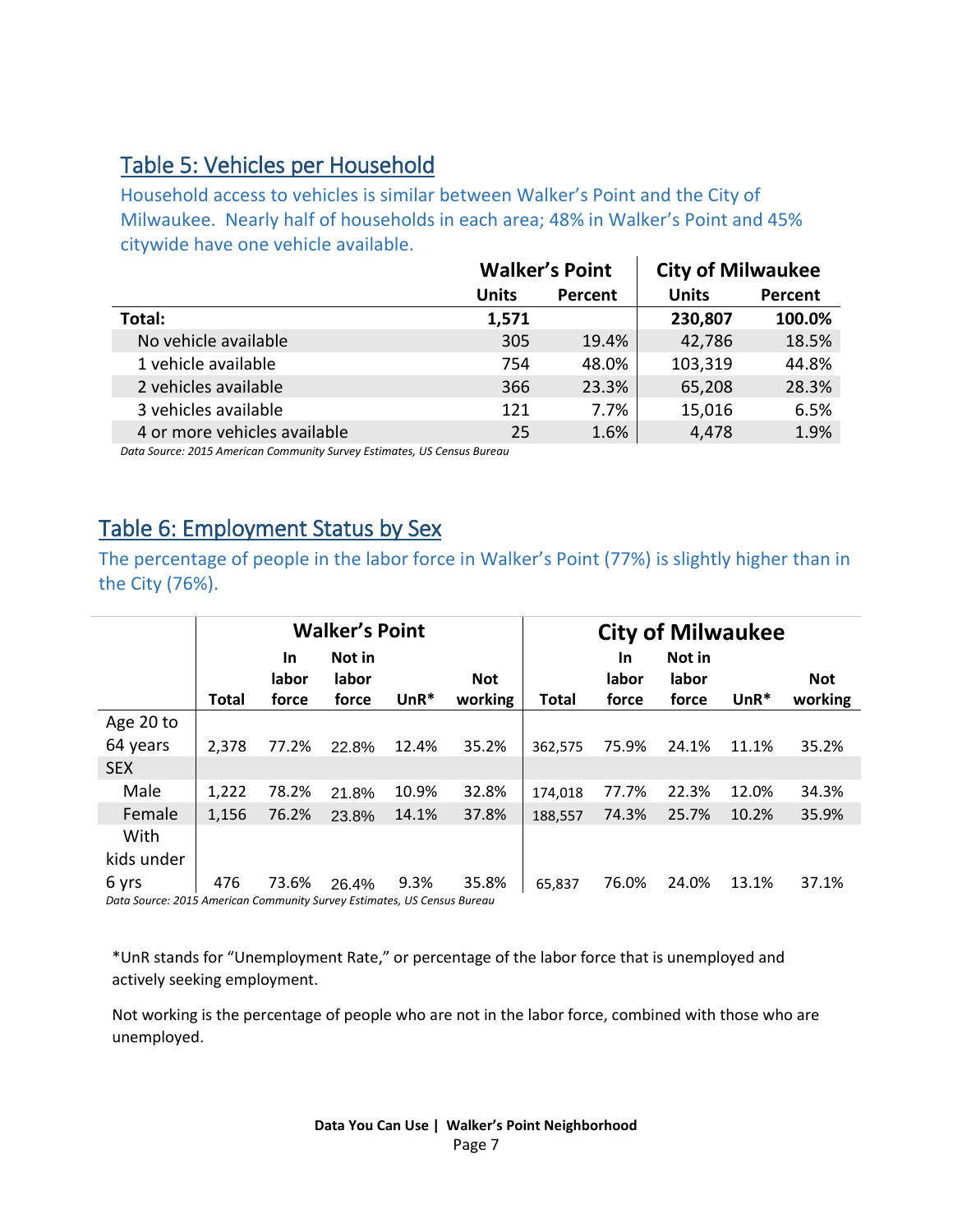## Table 7: Employment Sector by Sex

Service occupations are the positions with the lowest earnings, and nearly a third (31%) of the residents of Walker's Point are employed in that sector, compared to 24% of City residents.  $\overline{1}$ 

|                                                                        | <b>Walker's Point</b> |                     |       |        |                    | <b>City of Milwaukee</b> |                     |       |        |                    |
|------------------------------------------------------------------------|-----------------------|---------------------|-------|--------|--------------------|--------------------------|---------------------|-------|--------|--------------------|
| <b>Employed Population</b><br>by Occupation                            | Total                 | Percent<br>Employed | Male  | Female | Median<br>earnings | Total                    | Percent<br>Employed | Male  | Female | Median<br>earnings |
| Civilian employed<br>population 16 years<br>and over:                  | 1,657                 |                     | 53.9% | 46.1%  | \$21,299           | 257,610                  |                     | 48.3% | 51.7%  | \$27,285           |
| Management,                                                            |                       |                     |       |        |                    |                          |                     |       |        |                    |
| business, science, and<br>arts occupations:                            | 376                   | 22.7%               | 36.7% | 63.3%  | \$34,439           | 77,758                   | 30.2%               | 41.8% | 58.2%  | \$44,288           |
| Service occupations:                                                   | 521                   | 31.4%               | 52.8% | 47.2%  | \$16,499           | 62,232                   | 24.2%               | 41.1% | 58.9%  | \$17,061           |
| Sales and office<br>occupations:                                       | 408                   | 24.6%               | 44.4% | 55.6%  | \$20,098           | 59,235                   | 23.0%               | 33.9% | 66.1%  | \$25,144           |
| Natural resources,<br>construction, and<br>maintenance<br>occupations: | 134                   | 8.1%                | 76.1% | 23.9%  | \$16,630           | 14,357                   | 5.6%                | 93.7% | 6.3%   | \$31,440           |
| Production,<br>transportation, and<br>material moving<br>occupations:  | 218                   | 13.2%               | 90.8% | 9.2%   | \$24,707           | 44,028                   | 17.1%               | 74.4% | 25.6%  | \$26,075           |

*Data Source: 2015 American Community Survey Estimates, US Census Bureau*

NA = Data not available.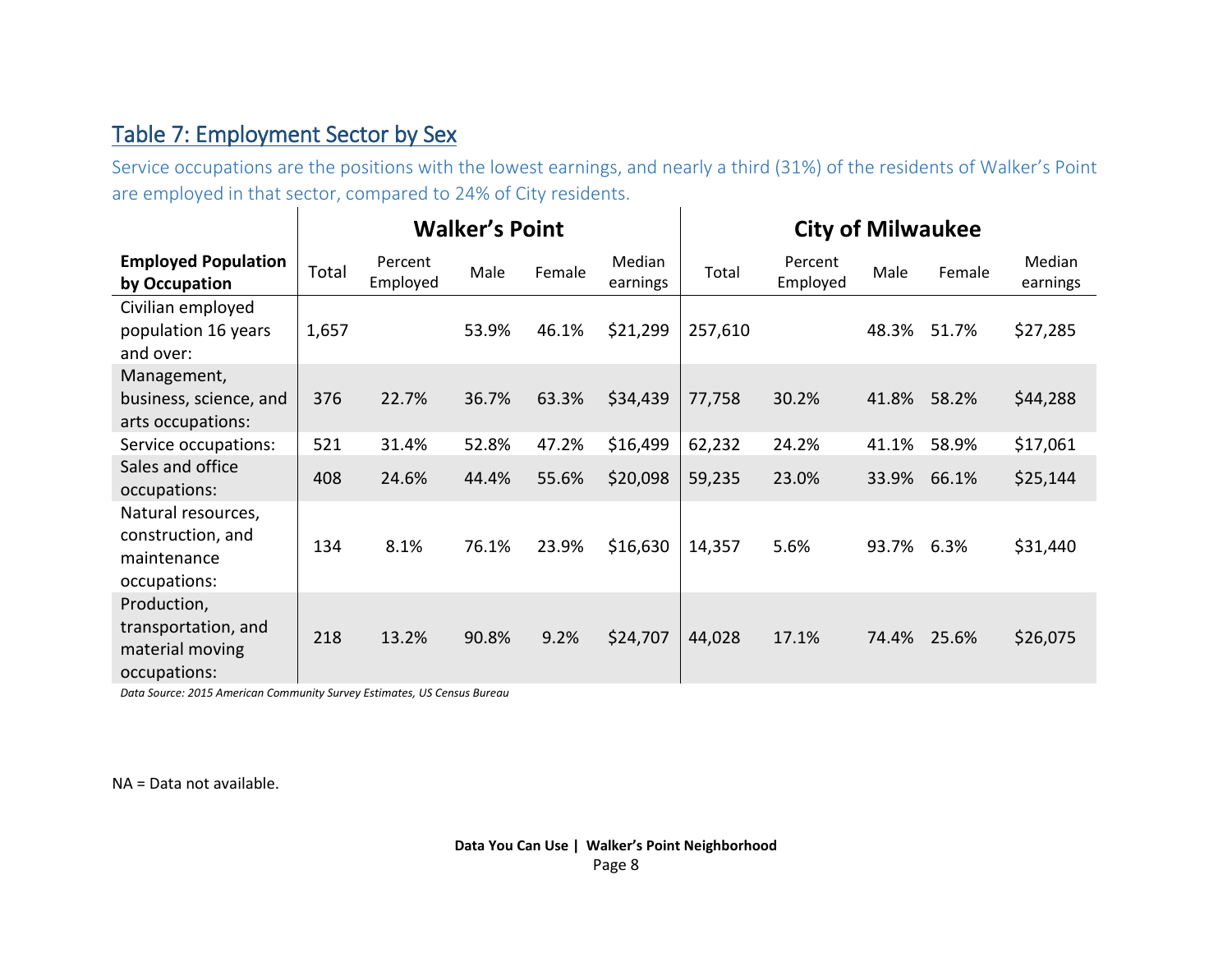## <span id="page-8-0"></span>Table 8: Educational Attainment by Age

Among 25 to 34 year olds, the percent with a bachelor's degree or higher is equal to the city percentage (31%). In other age groups, it is much lower than the citywide percent.

|                                             |                       |         |         | City of          |
|---------------------------------------------|-----------------------|---------|---------|------------------|
|                                             | <b>Walker's Point</b> |         |         | <b>Milwaukee</b> |
|                                             | Count                 | Percent | Count   | Percent          |
| Total:                                      | 2,825                 |         | 440,521 |                  |
| 18 to 24 years:                             | 361                   |         | 76,182  |                  |
| Less than high school diploma               | 97                    | 26.9%   | 12,718  | 16.7%            |
| High school graduate (includes equivalency) | 123                   | 34.1%   | 21,419  | 28.1%            |
| Some college, no bachelor's degree          | 133                   | 36.8%   | 35,399  | 46.5%            |
| Bachelor's degree or higher                 | 8                     | 2.2%    | 6,646   | 8.7%             |
| 25 to 34 years:                             | 746                   |         | 100,197 |                  |
| Less than high school diploma               | 105                   | 14.1%   | 13,098  | 13.1%            |
| High school graduate (includes equivalency) | 212                   | 28.4%   | 24,483  | 24.4%            |
| Some college, no bachelor's degree          | 200                   | 26.8%   | 31,940  | 31.9%            |
| Bachelor's degree or higher                 | 229                   | 30.7%   | 30,676  | 30.6%            |
| 35 to 64 years:                             | 1,389                 |         | 207,437 |                  |
| Less than high school diploma               | 532                   | 38.3%   | 37,177  | 17.9%            |
| High school graduate (includes equivalency) | 316                   | 22.8%   | 63,210  | 30.5%            |
| Some college, no bachelor's degree          | 413                   | 29.7%   | 62,657  | 30.2%            |
| Bachelor's degree or higher                 | 128                   | 9.2%    | 44,393  | 21.4%            |
| 65 years and over:                          | 329                   |         | 56,705  |                  |
| Less than high school diploma               | 166                   | 50.5%   | 14,812  | 26.1%            |
| High school graduate (includes equivalency) | 46                    | 14.0%   | 20,235  | 35.7%            |
| Some college, no bachelor's degree          | 90                    | 27.4%   | 11,891  | 21.0%            |
| Bachelor's degree or higher                 | 27                    | 8.2%    | 9,767   | 17.2%            |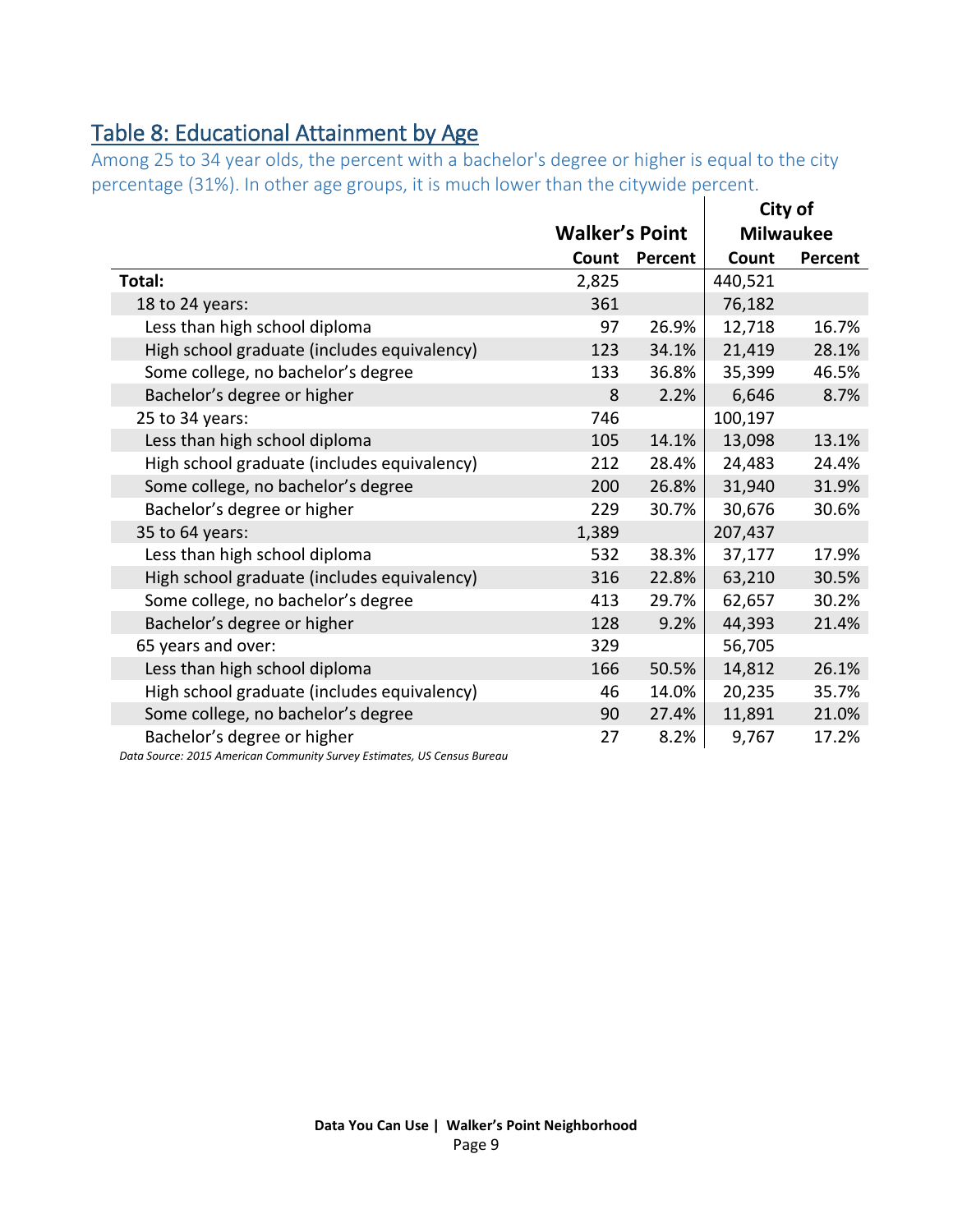## <span id="page-9-1"></span>Table 9: Occupancy Characteristics

The percentage of housing stock occupancy in Walker's Point (83%) is lower than the citywide rate of 90%.

|                       |       | <b>Walker's Point</b> |              | <b>City of Milwaukee</b> |
|-----------------------|-------|-----------------------|--------------|--------------------------|
| <b>Housing Status</b> | Units | Percent               | <b>Units</b> | Percent                  |
| Total housing units   | 1,888 |                       | 257,952      |                          |
| Vacant units          | 317   |                       | 27,145       |                          |
| Owner and renter      | 1,571 | 83.2%                 | 230,807      | 89.5%                    |
| Owner occupied        | 411   | 26.2%                 | 97,606       | 42.3%                    |
| Renter occupied       | 1,160 | 73.8%                 | 133,201      | 57.7%                    |

*Data Source: 2015 American Community Survey Estimates, US Census Bureau*

## <span id="page-9-0"></span>Table 10: Occupied Housing Unit Structures

In Walker's Point, 47% of the housing stock are single detached homes, higher than the citywide percentage of single detached homes within Milwaukee (42%).

|                    |              | <b>Walker's Point</b> |              |              | <b>City of Milwaukee</b> |              |
|--------------------|--------------|-----------------------|--------------|--------------|--------------------------|--------------|
|                    | <b>Total</b> | <b>OO</b>             | Rented       | <b>Total</b> | 00                       | Rented       |
|                    | <b>Units</b> | <b>Units</b>          | <b>Units</b> | <b>Units</b> | <b>Units</b>             | <b>Units</b> |
| Occupied units     | 1,571        | 411                   | 1,160        | 230,807      | 97,606                   | 133,201      |
| UNITS IN STRUCTURE |              |                       |              |              |                          |              |
| 1, detached        | 47.0%        | 72.0%                 | 38.2%        | 42.1%        | 76.6%                    | 16.7%        |
| 1, attached        | 2.5%         | 3.4%                  | 2.1%         | 6.7%         | 5.6%                     | 7.5%         |
| 2 apartments       | 18.8%        | 18.0%                 | 19.1%        | 19.3%        | 10.8%                    | 25.5%        |
| 3 or 4 apartments  | 9.4%         | 3.2%                  | 11.7%        | 7.3%         | 1.1%                     | 11.8%        |
| 5 to 9 apartments  | 5.6%         | 0.0%                  | 7.6%         | 6.1%         | 0.7%                     | 10.0%        |
| 10 or more         |              |                       |              |              |                          |              |
| apartments         | 16.2%        | 3.4%                  | 20.8%        | 18.3%        | 4.6%                     | 28.3%        |
| Mobile home/other  | 0.4%         | 0.0%                  | 0.5%         | 0.3%         | 0.6%                     | 0.2%         |

*Data Source: 2015 American Community Survey Estimates, US Census Bureau*

OO= Owner Occupied.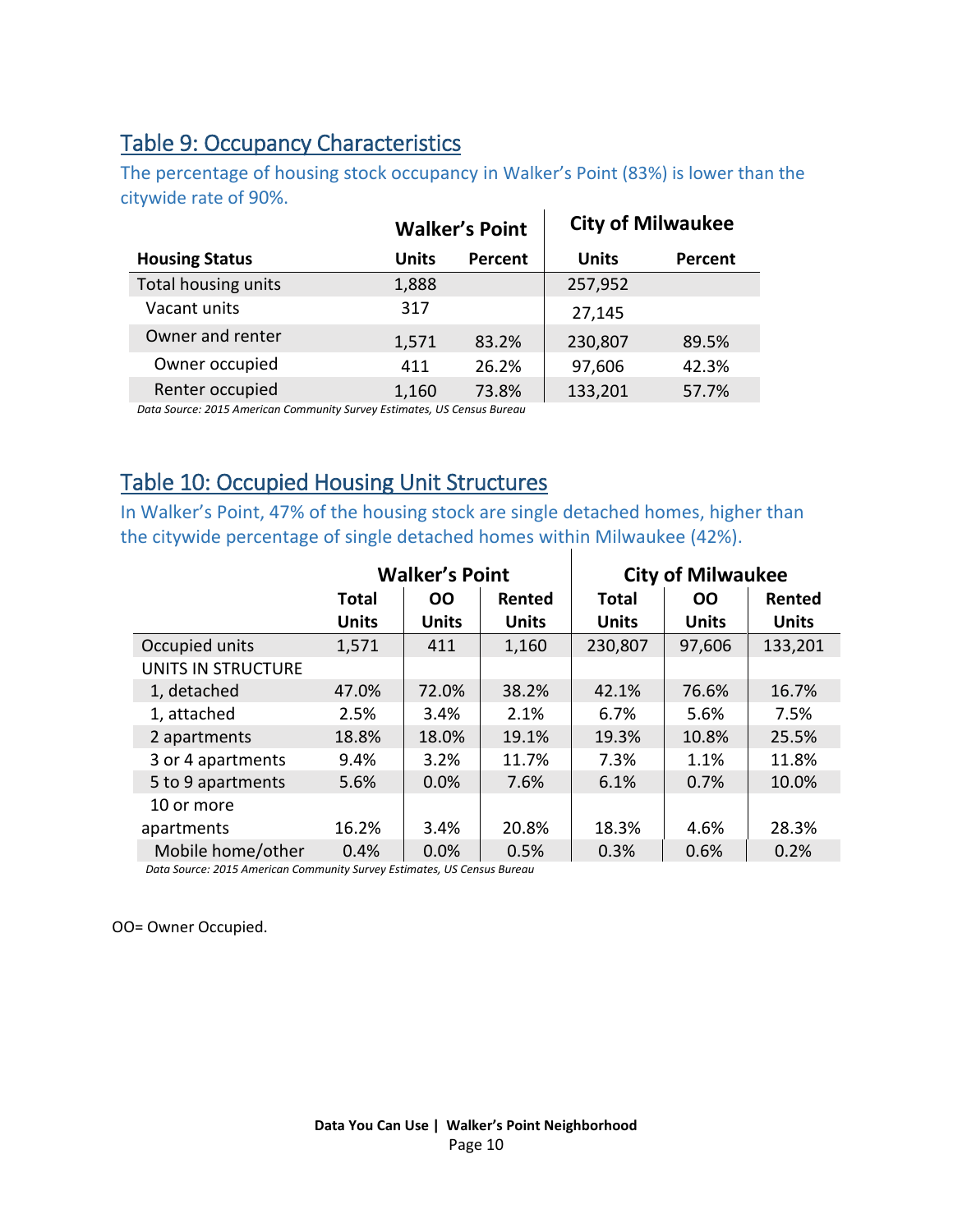## <span id="page-10-0"></span>Table 11: Occupant Bedrooms

The greatest percentage of houses in Walker's Point (31%) has three bedrooms, slightly lower than the citywide percentage (33%).

|                          |       | <b>Walker's Point</b> | <b>City of Milwaukee</b> |         |
|--------------------------|-------|-----------------------|--------------------------|---------|
| <b>Occupant Bedrooms</b> | Count | Percent               | Count                    | Percent |
| Total:                   | 1,888 |                       | 257,952                  |         |
| No bedroom               | 230   | 12.2%                 | 7,972                    | 3.1%    |
| 1 bedroom                | 346   | 18.3%                 | 42,355                   | 16.4%   |
| 2 bedrooms               | 505   | 26.7%                 | 92,648                   | 35.9%   |
| 3 bedrooms               | 589   | 31.2%                 | 86,183                   | 33.4%   |
| 4 bedrooms               | 183   | 9.7%                  | 23,026                   | 8.9%    |
| 5 or more bedrooms       | 35    | 1.9%                  | 5,768                    | 2.2%    |

*Data Source: 2015 American Community Survey Estimates, US Census Bureau*

## <span id="page-10-1"></span>Table 12: Year Housing Units Built

The majority of occupied units in Walker's Point (68%) were built in 1939 or earlier, compared to 37% citywide.  $\mathbf{I}$ 

|                             | <b>Walker's Point</b> |              |              | <b>City of Milwaukee</b> |              |              |
|-----------------------------|-----------------------|--------------|--------------|--------------------------|--------------|--------------|
|                             | <b>Total</b>          | <b>OO</b>    | Rented       | <b>Total</b>             | <b>OO</b>    | Rented       |
|                             | <b>Units</b>          | <b>Units</b> | <b>Units</b> | <b>Units</b>             | <b>Units</b> | <b>Units</b> |
| Occupied housing            |                       |              |              |                          |              |              |
| units                       | 1,571                 | 411          | 1,160        | 230,807                  | 97,606       | 133,201      |
| <b>Year Structure Built</b> |                       |              |              |                          |              |              |
| 2000 to later               | 2.4%                  | 2.9%         | 2.2%         | 3.7%                     | 3.7%         | 3.7%         |
| 1980 to 1999                | 3.9%                  | 0.5%         | 5.0%         | 6.9%                     | 4.5%         | 8.6%         |
| 1960 to 1979                | 6.8%                  | 7.8%         | 6.4%         | 19.6%                    | 16.4%        | 22.0%        |
| 1940 to 1959                | 18.7%                 | 12.6%        | 20.9%        | 32.6%                    | 39.8%        | 27.4%        |
| 1939 or earlier             | 68.4%                 | 76.2%        | 65.6%        | 36.6%                    | 35.4%        | 37.5%        |
|                             |                       |              |              |                          |              |              |

 $\mathbf{I}$  $\mathbf{I}$ *Data Source: 2015 American Community Survey Estimates, US Census Bureau*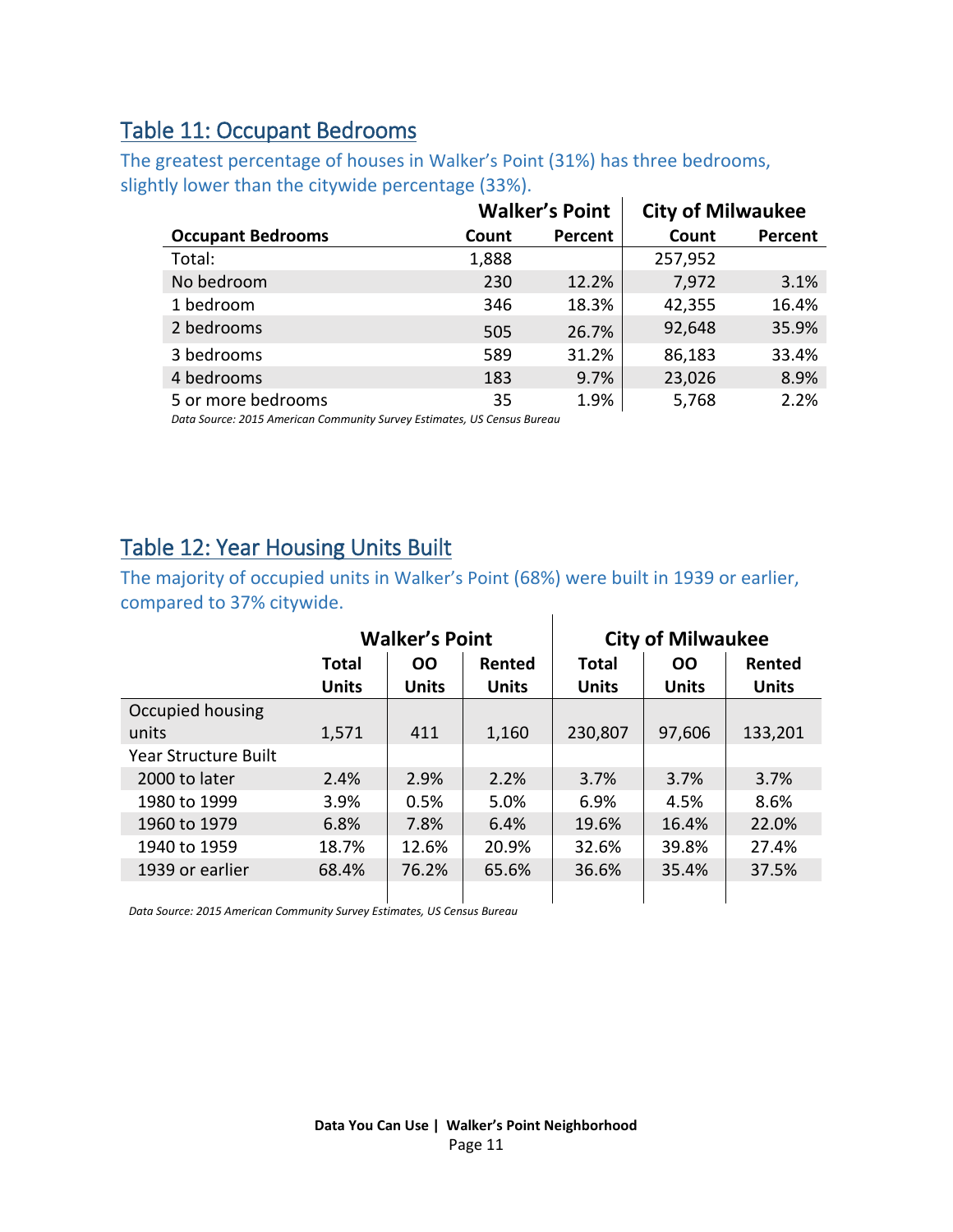## <span id="page-11-0"></span>Table 13: Rent Paid by Renters

In Walker's Point the most common range of monthly rental rates is \$800- \$899, the same as citywide.

|                    | <b>Walker's Point</b> |         | <b>City of Milwaukee</b> |         |
|--------------------|-----------------------|---------|--------------------------|---------|
| <b>Rent Paid</b>   | <b>Units</b>          | Percent | <b>Units</b>             | Percent |
| Total              | 1,160                 |         | 133,201                  |         |
| With cash rent:    | 1,131                 | 97.5%   | 130,767                  | 98.2%   |
| Less than \$100    | $\overline{0}$        | 0.0%    | 500                      | 0.4%    |
| \$100 to \$149     | 5                     | 0.4%    | 310                      | 0.2%    |
| \$150 to \$199     | $\mathbf 0$           | 0.0%    | 673                      | 0.5%    |
| \$200 to \$249     | 26                    | 2.2%    | 3,389                    | 2.5%    |
| \$250 to \$299     | $\overline{4}$        | 0.3%    | 1,820                    | 1.4%    |
| \$300 to \$349     | 8                     | 0.7%    | 1,454                    | 1.1%    |
| \$350 to \$399     | 15                    | 1.3%    | 1,854                    | 1.4%    |
| \$400 to \$449     | 30                    | 2.6%    | 2,079                    | 1.6%    |
| \$450 to \$499     | 40                    | 3.4%    | 3,161                    | 2.4%    |
| \$500 to \$549     | 101                   | 8.7%    | 4,961                    | 3.7%    |
| \$550 to \$599     | 85                    | 7.3%    | 6,501                    | 4.9%    |
| \$600 to \$649     | 118                   | 10.2%   | 7,976                    | 6.0%    |
| \$650 to \$699     | 97                    | 8.4%    | 10,591                   | 8.0%    |
| \$700 to \$749     | 143                   | 12.3%   | 11,847                   | 8.9%    |
| \$750 to \$799     | 46                    | 4.0%    | 11,547                   | 8.7%    |
| \$800 to \$899     | 183                   | 15.8%   | 19,659                   | 14.8%   |
| \$900 to \$999     | 64                    | 5.5%    | 13,269                   | 10.0%   |
| \$1,000 to \$1,249 | 107                   | 9.2%    | 17,351                   | 13.0%   |
| \$1,250 to \$1,499 | 28                    | 2.4%    | 6,684                    | 5.0%    |
| \$1,500 to \$1,999 | 31                    | 2.7%    | 3,498                    | 2.6%    |
| \$2,000 or more    | $\mathbf 0$           | 0.0%    | 1,203                    | 0.9%    |
| No cash rent       | 29                    | 2.5%    | 2,434                    | 1.9%    |